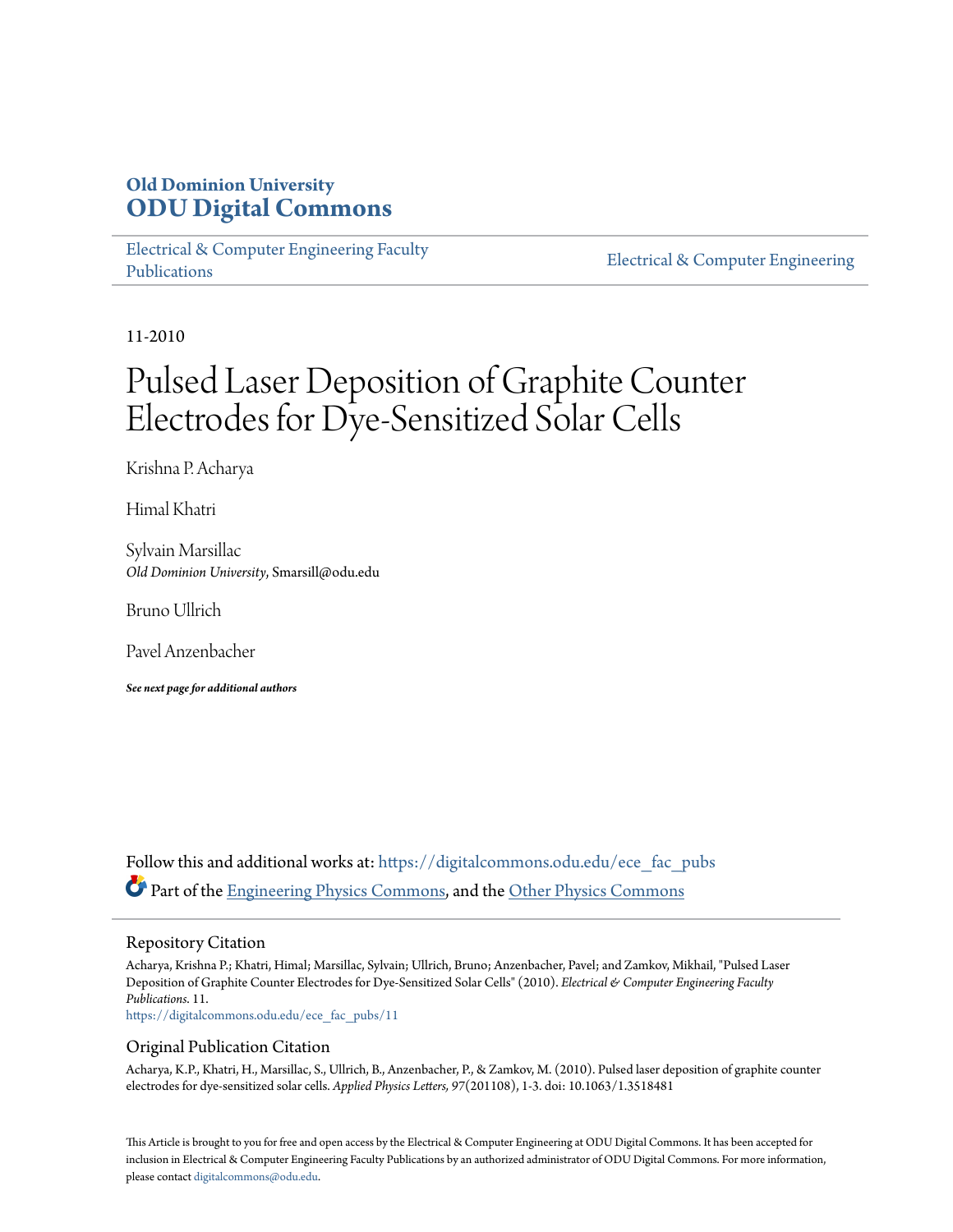#### **Authors**

Krishna P. Acharya, Himal Khatri, Sylvain Marsillac, Bruno Ullrich, Pavel Anzenbacher, and Mikhail Zamkov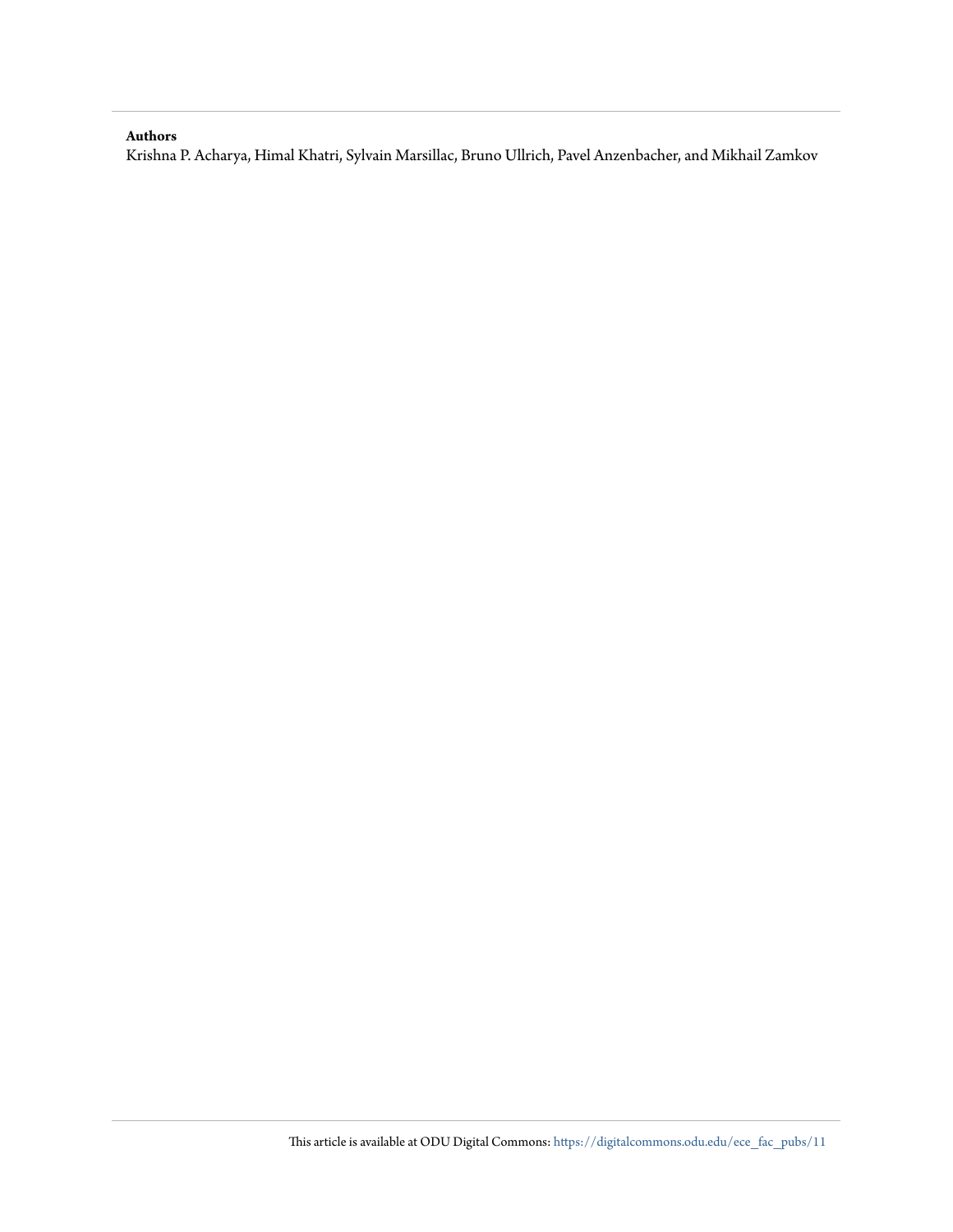



### **Pulsed laser deposition of graphite counter electrodes for dye-sensitized solar cells**

[Krishna P. Acharya,](http://scitation.aip.org/search?value1=Krishna+P.+Acharya&option1=author) [Himal Khatri,](http://scitation.aip.org/search?value1=Himal+Khatri&option1=author) [Sylvain Marsillac,](http://scitation.aip.org/search?value1=Sylvain+Marsillac&option1=author) [Bruno Ullrich,](http://scitation.aip.org/search?value1=Bruno+Ullrich&option1=author) [Pavel Anzenbacher,](http://scitation.aip.org/search?value1=Pavel+Anzenbacher&option1=author) and [Mikhail Zamkov](http://scitation.aip.org/search?value1=Mikhail+Zamkov&option1=author)

Citation: [Applied Physics Letters](http://scitation.aip.org/content/aip/journal/apl?ver=pdfcov) **97**, 201108 (2010); doi: 10.1063/1.3518481 View online: <http://dx.doi.org/10.1063/1.3518481> View Table of Contents:<http://scitation.aip.org/content/aip/journal/apl/97/20?ver=pdfcov> Published by the [AIP Publishing](http://scitation.aip.org/content/aip?ver=pdfcov)

#### **Articles you may be interested in**

[Dye-sensitized solar cell with a titanium-oxide-modified carbon nanotube transparent electrode](http://scitation.aip.org/content/aip/journal/apl/99/2/10.1063/1.3610488?ver=pdfcov) Appl. Phys. Lett. **99**, 021107 (2011); 10.1063/1.3610488

[Novel spray pyrolysis for dye-sensitized solar cell](http://scitation.aip.org/content/aip/journal/jrse/2/6/10.1063/1.3517228?ver=pdfcov) J. Renewable Sustainable Energy **2**, 063102 (2010); 10.1063/1.3517228

[High-performance dye-sensitized solar cell with a multiple dye system](http://scitation.aip.org/content/aip/journal/apl/94/7/10.1063/1.3086891?ver=pdfcov) Appl. Phys. Lett. **94**, 073308 (2009); 10.1063/1.3086891

[Laser annealed composite titanium dioxide electrodes for dye-sensitized solar cells on glass and plastics](http://scitation.aip.org/content/aip/journal/apl/94/7/10.1063/1.3082095?ver=pdfcov) Appl. Phys. Lett. **94**, 071117 (2009); 10.1063/1.3082095

[Measuring methods of cell performance of dye-sensitized solar cells](http://scitation.aip.org/content/aip/journal/rsi/75/9/10.1063/1.1784556?ver=pdfcov) Rev. Sci. Instrum. **75**, 2828 (2004); 10.1063/1.1784556



 This article is copyrighted as indicated in the article. Reuse of AIP content is subject to the terms at: http://scitation.aip.org/termsconditions. Downloaded to IP: 128.82.253.83 On: Fri, 08 Jan 2016 00:46:37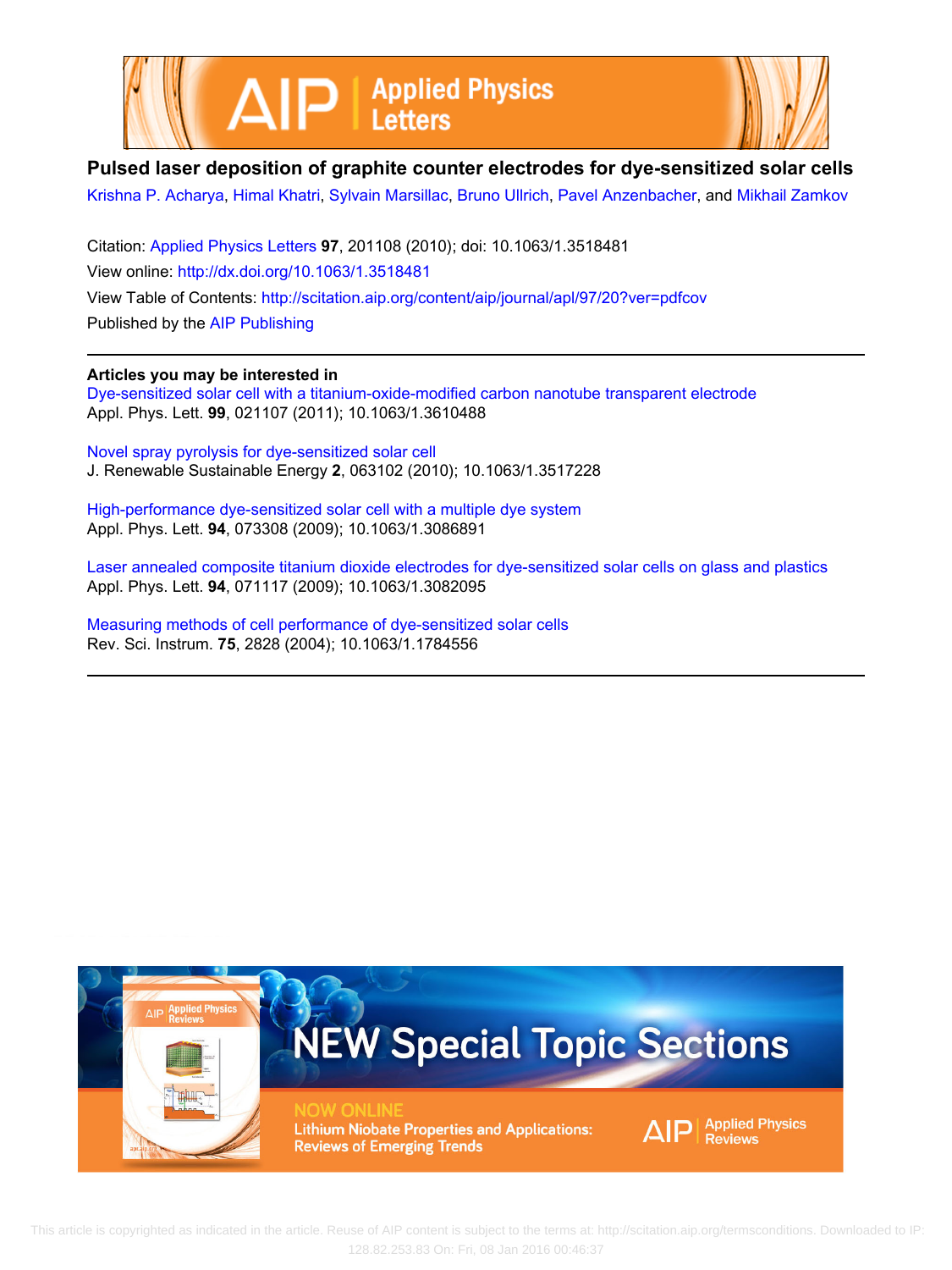## **[Pulsed laser deposition of graphite counter electrodes for dye-sensitized](http://dx.doi.org/10.1063/1.3518481) [solar cells](http://dx.doi.org/10.1063/1.3518481)**

Krishna P. Acharya,<sup>1,2[,a](#page-3-0))</sup> Himal Khatri,<sup>3</sup> Sylvain Marsillac,<sup>3</sup> Bruno Ullrich,<sup>1,2</sup> Pavel Anzenbacher,<sup>1,4</sup> and Mikhail Zamkov<sup>1,2</sup><br><sup>1</sup>The Center for Photochemical Sciences, Bowling Green State University, Bowling Green,

*Ohio 43403, USA*

2 *Department of Physics, Bowling Green State University, Bowling Green, Ohio 43403, USA* 3 *Wright Center for Photovoltaic Innovation and Commercialization, University of Toledo,*

*2801 W. Bancroft Street, M. S.111, Toledo, Ohio 43606, USA*

4 *Department of Chemistry, Bowling Green State University, Bowling Green, Ohio 43403, USA*

(Received 7 September 2010; accepted 25 October 2010; published online 18 November 2010)

We report on pulsed laser deposition of graphite onto flexible plastic and conductive glass substrates for use as a counter electrode in dye-sensitized solar cells. The efficiency of as-prepared graphite electrodes was tested using CdS-sensitized solar cell architecture resulting in external quantum efficiency comparable to that of conventional platinum counter electrodes. This work highlights the possibility of using pulsed laser deposited graphite as a low-cost alternative to platinum, which could be fabricated both on flexible and rigid substrates. © *2010 American Institute of Physics*. [doi[:10.1063/1.3518481](http://dx.doi.org/10.1063/1.3518481)]

Dye-sensitized solar cells (DSSC) are promising candidates for the development of third-generation photovoltaic (PV) technologies that enable low-cost solution processing of active layer materials.<sup>1</sup> Remarkable power conversion efficiency of up to 11.1% has already been demonstrated for prototype DSSC cells paving the way for their commercialization.<sup>2</sup> On the other hand, an ongoing research on quantum dot-sensitized solar cells (QDSSC) is continuously improving the PV performance of these devices through the development of noncorrosive, solid hole-conductors $3-5$  $3-5$  and optimization of working electrode morphologies.<sup>6</sup> To ensure a seamless transfer of DSSC and QDSSC technologies into mass production of PV modules, all the device components should be constructed from inexpensive, nontoxic, and widely available materials. At present, the working electrode architecture utilizing wide band gap metal oxides such as  $TiO<sub>2</sub>$ , ZnO, and SnO<sub>2</sub> meets these requirements. Meanwhile, the common selection of counter electrode materials used in DSSC and QDSSC cells would benefit from low-cost alternatives.

Platinum is often chosen as a counter electrode material in DSSC due to its inertness, excellent conductive properties, and the ability to reduce iodine electrolyte with minimal overpotential.<sup>7</sup> The incorporation of platinum coatings in mass production of solar cells, however, is hindered by its limited availability and high costs. Furthermore, several recent reports have indicated that DSSCs utilizing platinum counter electrode bear efficiency losses due to an increased in-series resistance, $8$  as well as oxidation and dissolution of platinum by the electrolyte and dye molecules.<sup>9</sup> It should also be noted that solution-based sintering of platinum onto indium tin oxide (ITO)-covered glass requires heating of the platinum precursor to above 300 °C, which prevents the deposition of platinum electrodes onto plastic substrates for use in flexible DSSCs.

As a viable alternative to platinum, several groups have been investigating carbon-based thin films for the regenera-tion of holes.<sup>8[,10](#page-5-8)[–12](#page-5-9)</sup> In addition to the wide availability of this element in nature and its low processing costs, carbon-based materials, such as graphite and nanotubes exhibit a number of promising PV characteristics, including good carrier mobility, resistance to corrosion, and the ability to reduce common electrolytes.<sup>13</sup> A few recent reports have demonstrated that the performance of solar cells utilizing double-, or multiwalled carbon nanotube (CNT), or hard carbon spherules, is comparable to those based on platinum. $8,10-12$  $8,10-12$  $8,10-12$  Further improvement in the catalytic activity of graphite is also possible through the use of porous architectures that increase the electrolyte/electrode interfacial area.<sup>14</sup>

To date, preparation of carbon-based counter electrodes relies on the direct coating of the substrate with the CNT paste or a blend of colloidal suspension of carbon nanoparticles with  $TiO_2$  or  $SnO_2$ ,<sup>[15](#page-5-12)</sup> which makes it difficult to control the thickness and the quality of deposited films. As an alternative, in this work we explore the use of pulsed laser deposition (PLD) route to the preparation of graphite counter electrodes. PLD is a promising low-cost method for the preparation of thin films on a wide range of substrates. This method benefits from multiparameter tunability of film properties available via judicious tuning of experimental variables such as laser pulse width, wavelength, ablation time, substrate-target distance, laser fluence, and inert gas pressure.<sup>[16](#page-5-13)</sup> The present study demonstrates that a PLD layer of graphite deposited onto ITO-covered glass or flexible plastic substrates can be utilized in nanocrystal-sensitized solar cells leading to PV performance, which is comparable to that of platinum-based devices.

Thin films of graphite on ITO-covered glass and polyethylene terephthalate (PET) plastic substrates were fabricated according to the procedure, previously developed in our group.<sup>[17](#page-5-14)</sup> Briefly, PLD was carried out using Spectron SL456G (Rugby, Great Britain) Q-switched Nd:yttrium aluminum garnet laser (532 nm, 6 ns, 10 Hz) with  $2.2 \pm 0.12$  J/cm<sup>2</sup> fluence, resulting in a deposition of ap-

<span id="page-3-0"></span>a)Author to whom correspondence should be addressed. Electronic mail: krishpa@bgsu.edu.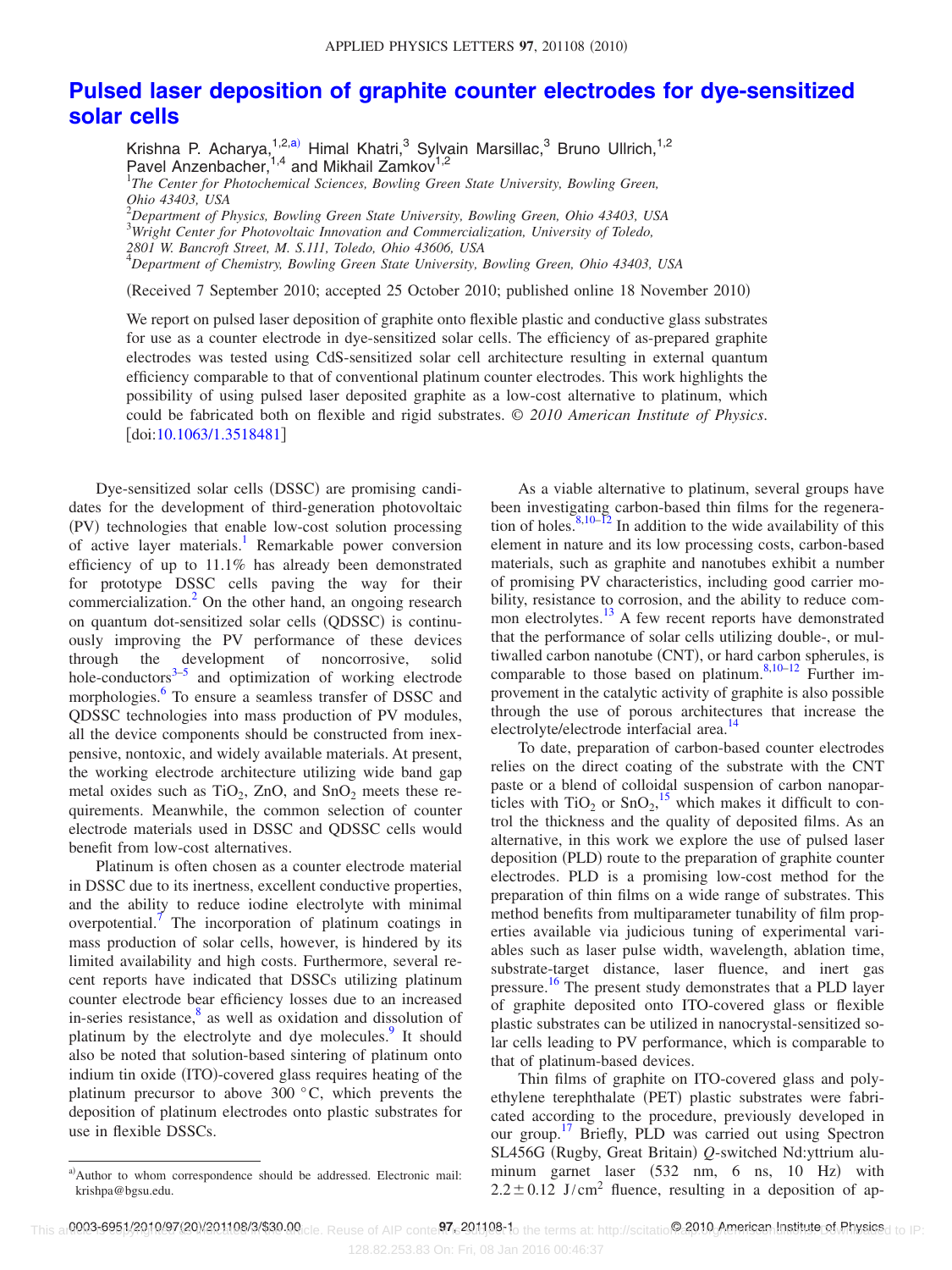<span id="page-4-0"></span>

FIG. 1. (Color online) (a) An optical image of the PLD graphite film on PET. (b) PET only. (c) AFM topographic image of the graphite film on ITO/glass. (d) AFM of the graphite film on PET.

proximately 500 nm graphite layer in 20 min. An apparent change in the substrate color from clear to black associated with the film deposition is illustrated in Figs.  $1(a)$  $1(a)$  and  $1(b)$ . The developed film is strongly adherent to the substrate, and structurally uniform with no visible damage to either plastic or ITO substrates due to the laser-induced plumes. The absence of any visible peeling of the film due to bending or twisting of plastics implies its sufficient flexibility [see Fig.  $1(a)$  $1(a)$ ].

The surfaces of graphite films on ITO-covered glass and PET substrates were investigated using atomic force microscope (AFM) (Veeco NanoMan, Plainview, New York) [Figs.  $1(c)$  $1(c)$  and  $1(d)$ ]. Analysis of AFM topographic images has shown that the overall quality of the deposited graphite layer is dependent on the substrate material. For instance, a typical root-mean-square (rms) roughness value of the graphite film on plastic was 6.5 nm, which exceeds the rms roughness of a bare plastic substrate (2.6 nm). On the other hand, rms roughness of graphite film on ITO/glass is 4.5 nm, which is almost similar to that of bare ITO/glass (4.7 nm). Interestingly, the ITO-supported films consisted of grains that were thicker at their bases and taper toward the summit, which was not the case for the plastic substrates.

The performance of graphite counter electrodes was This artested cusing hidd CdS csensitized e prototype solan reell noons subjection renon are lamp using a setup from PM Measurements d to IP:

<span id="page-4-1"></span>

FIG. 2. (Color online) (a) Development of absorption spectra of CdSsensitized  $TiO<sub>2</sub>$  at different coating cycles; the inset shows the progressive darkening of the  $CdS/TiO<sub>2</sub>$  film upon the increasing number of coating cycles. (b) A schematic diagram of the device layer. (c) IPCE spectra of the two solar cells using platinum and graphite counter electrodes. (d)  $J$ -V characteristics of CdS-sensitized solar cells using platinum and graphite as counter electrodes.

structed according to a previously reported methodology.<sup>18,[19](#page-5-16)</sup> First, the working electrode was prepared by screen printing Degussa P25  $TiO<sub>2</sub>$  paste onto ITO-covered glass followed by sintering the TiO<sub>2</sub> film at 450  $\degree$ C for 1/2 h to improve carrier mobility.<sup>20</sup> The deposition of CdS on TiO<sub>2</sub> was carried out *in situ* through nine cycles of successive ionic layer adsorption and reaction  $(SILAR)$ ,<sup>[18](#page-5-15)</sup> and was monitored by recording progressive absorption spectra of the composite  $CdS/TiO<sub>2</sub>$ film after each deposition cycle [Fig.  $2(a)$  $2(a)$ ]. An apparent increase in the optical density near the band gap of CdS  $(\lambda \approx 450 \text{ nm})$  confirms the growth of CdS nanoparticles, while the onset of the absorption at higher wavelengths  $(\lambda > 550 \text{ nm})$  attests the formation of type II CdS/TiO<sub>2</sub> heterostructures.<sup>21</sup> The increase in the absorption below the band gap of CdS is attributed to the excitation of intermediate states that exist at the junction of both materials. $^{22}$  It should also be noted that a greater rate of the absorption change during early stages of the SILAR process is generally expected due to a larger  $TiO<sub>2</sub>$  surface area available for CdS growth, which is later reduced due to pore filling effect.

PV characteristics of  $CdS/TiO<sub>2</sub>$  films were measured using a polysulfide redox couple  $(S^2$ <sup>-</sup>/S $x^2$ <sup>-</sup>) prepared by mixing 0.5*M* Na<sub>2</sub>S, 1.5*M* sulfur, and 0.2*M* KCl in methanol and water  $(7:3)$ .<sup>[19](#page-5-16)</sup> Iodine-based electrolyte  $(I^-/I^-_3)$ , which is commonly used for the DSSC, was not employed in this work due to the strong corrosive action of this material toward most inorganic semiconductors. For comparative tests, platinum counter electrodes were also prepared by spreading few drops of 5 mM chloroplatinic acid in 2-propanol on the ITO/glass and heating the electrode to 400 °C for 1 h.

The performance of graphite films was investigated in a two-electrode electrochemical cell comprising a  $CdS/TiO<sub>2</sub>$ working electrode, redox electrolyte, Parafilm™ spacer (thickness 125  $\mu$ m), and the graphite/ITO electrodes, as shown in Fig.  $2(b)$  $2(b)$ . For comparison, a similar cell was assembled using a platinum-coated ITO slide as a counter electrode. The incident photon to charge-carrier efficiency (IPCE) was measured with the monochromatic excitation